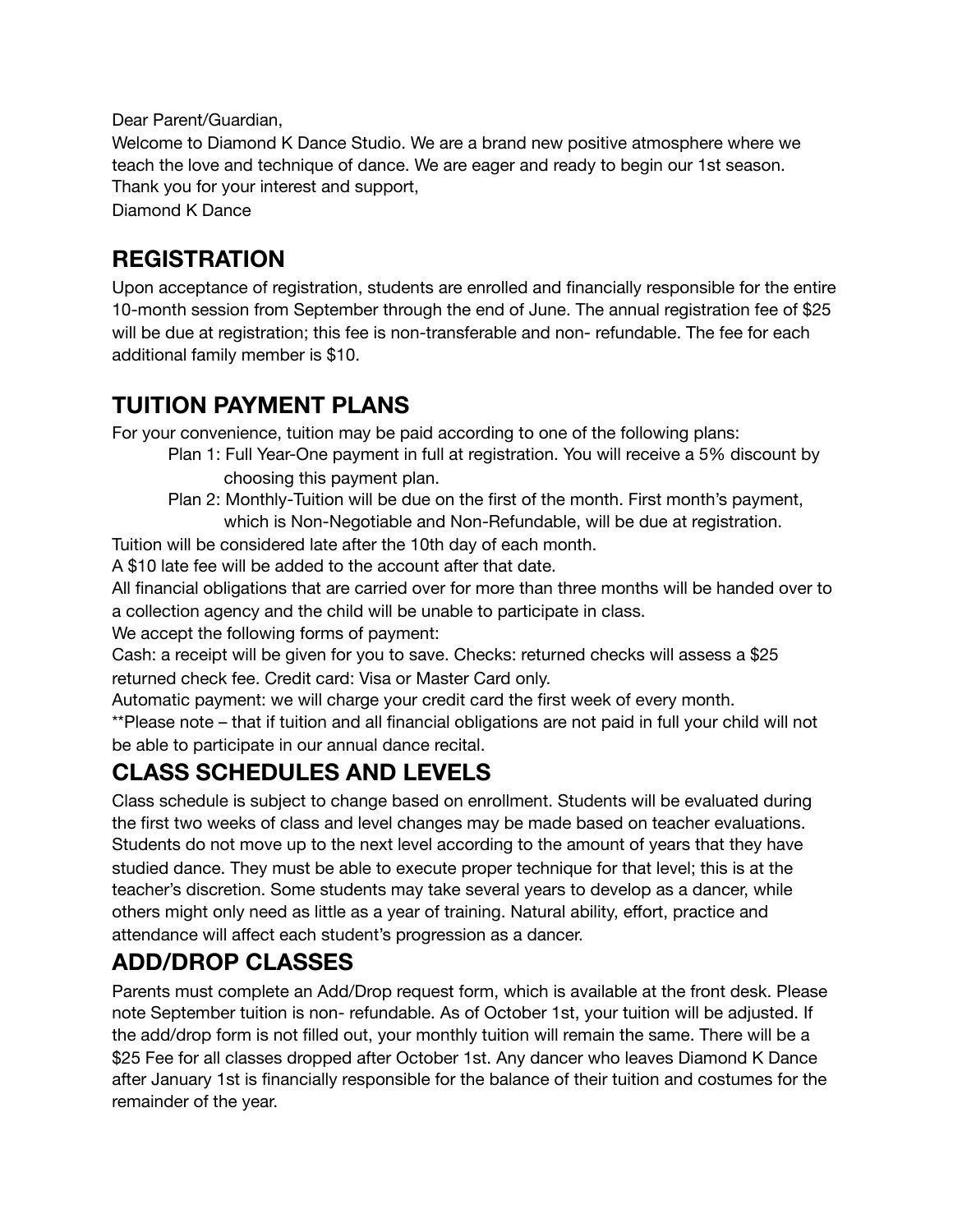## **MISSED AND MAKE UP CLASSES**

No refunds/credit or make-up class will be given for dancers missing class due to vacations, holidays or inclement weather conditions which are beyond our control. Parents are responsible to notify Diamond K Dance if their child is going to miss two consecutive weeks of classes.

### **COSTUMES**

Costumes deposits (\$50 for each costumes) are due November 15th 2018. Costume balance will be due January 15th. Diamond K Dance is NOT responsible for alterations to a child's costume or for minor defects caused by the costume company.

**Pictures** 

Candid photos will be taken during the winter during class times, which may be posted on the Instagram, facebook or website. Class and individual pictures will be taken during dress rehearsal, right before the annual recital. Information regarding dates and times will be announced during the year.

### **Snow and Inclement Weather**

We will follow the East Brunswick school closings for snow and inclement weather conditions. Unfortunately, these situations are out of our control and we may need to close last minute for safety reasons. If you are unsure please call or check www.diamondkdance.com WE DO NOT DO MAKE-UPS FOR CLASSES CANCELLED DUE TO INCLEMENT WEATHER. However your dancer has 2 weeks to make up class in a different age appropriate class. **Holiday Closings:** Columbus Day, Halloween, Thanksgiving Eve, Thanksgiving Weekend, Winter Break, Martin Luther King, President's Day, Spring Break, & Memorial Day Weekend. A detailed calendar is available on our website.

Please Note – the calendar is subject to change so please check website for updates.

## **RECITAL**

Diamond K Dance Annual recital is held in June at (TBD). Specific dates and times will be announced. Anyone participating in the recital production must attend a mandatory dress rehearsal prior to the show.

Students unable to attend mandatory rehearsals will not be permitted to participate in the recital. Staging and dress rehearsal is the final opportunity to make any last minute adjustment for the show. Our goal is to put on a professional performance displaying the hard work and effort of all the Diamond K dancers for their families and friends.

RECITAL TICKETS

All family members and guests will need a ticket for the recital, including children over the age of 4. Recital tickets will be sold online sometime in May. All tickets are non-refundable and non-exchangeable. Diamond K Dance is not responsible for tickets that are lost or misplaced.

# **COMPANY REQUIREMENTS**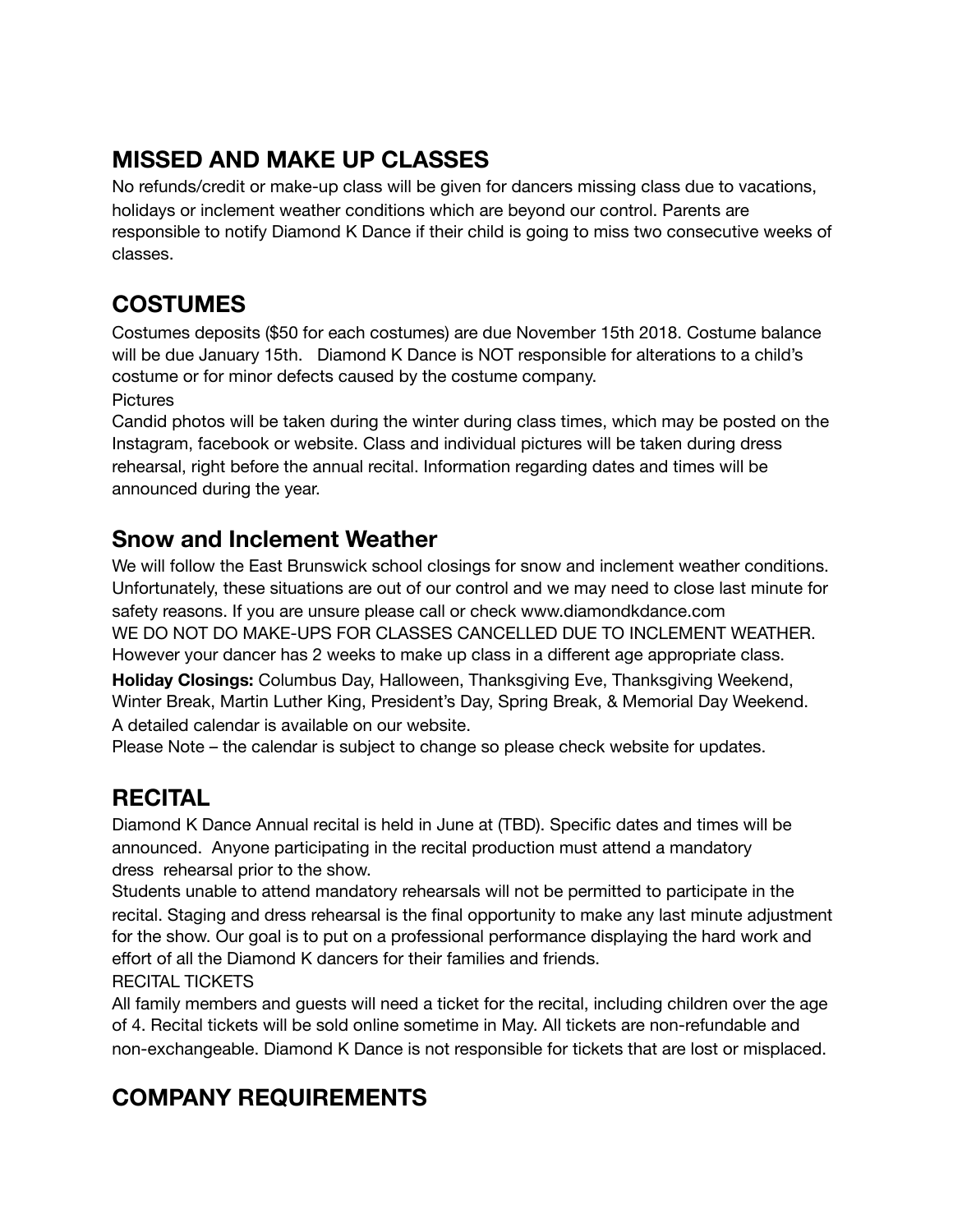A signed contract committing dancers to rehearsals, traveling and additional fees. Participation in specific classes and technique classes. Attendance at all rehearsals. Attendance at performances and a limited number of regional and national competitions.

Specialties: When a student has reached a certain level of dance, they will be invited to participate in any or all specialty numbers, which are choreographed throughout the year. Specialties consist of: Solos, Duets, Trios, Small and Large Group Numbers, & Production **Numbers** 

## **DANCER'S CODE OF CONDUCT**

- We understand that being late sometimes is unavoidable. Arriving to class on time is in the best interest of the student especially those where higher levels are concerned. A student who misses the beginning exercise runs the risk of injury by not being properly warmed up.

- For your safety there is No Chewing Gum In Class.
- Cell phones may not be used during class
- Cell phones must remain in dancers bag while in the dressing rooms

- No food or drinks are permitted in the dressing rooms. - Only water bottles are permitted in the dance studios.

- Please support and respect your fellow students and instructors so Diamond K Dance can continue to be a fun, friendly and family atmosphere.

## **PARENT'S AGREEMENT / CODE OF CONDUCT**

- I will provide Diamond K Dance with current telephone numbers, emails and emergency contact information

- I will view the Diamond K Dance website, check emails, the studio bulletin board, my child's dance bag and ask questions regarding Diamond K Dance news and updates

- I will trust that the faculty and staff at Diamond K Dance have my

Dancer's best interest in mind when it comes to their dance education and that they want my child to succeed.

- I will take responsibility for all fees, tuition payments and deadlines throughout the year.

- I will respect treat the Diamond K Dance facility as if it were my own home and I will not allow my child's siblings to disrupt classes in session, staff working and/or vandalize the studio \*\* No food or drinks are permitted in the lobby

- I will respect members of the Diamond K Dance community including fellow parents, students, faculty and staff in person and on the computer

- I will not question or argue with Diamond K Dance faculty and staff members regarding Diamond K's rules and policies

- I will alert Diamond K Dance if there are any significant changes in my child's health, or well being that may affect his/her ability to attend class or perform

- I understand I am not permitted to interrupt teachers before, during, in between or after classes. \*\*If you wish to speak to a teacher, please leave a message at the front desk and the teacher will call you or set up an appointment to meet with you.

- If you are unhappy with certain issues at Diamond K Dance please see the front desk to make an appointment with the director and please do not discuss it in the lobby or hallway. We will